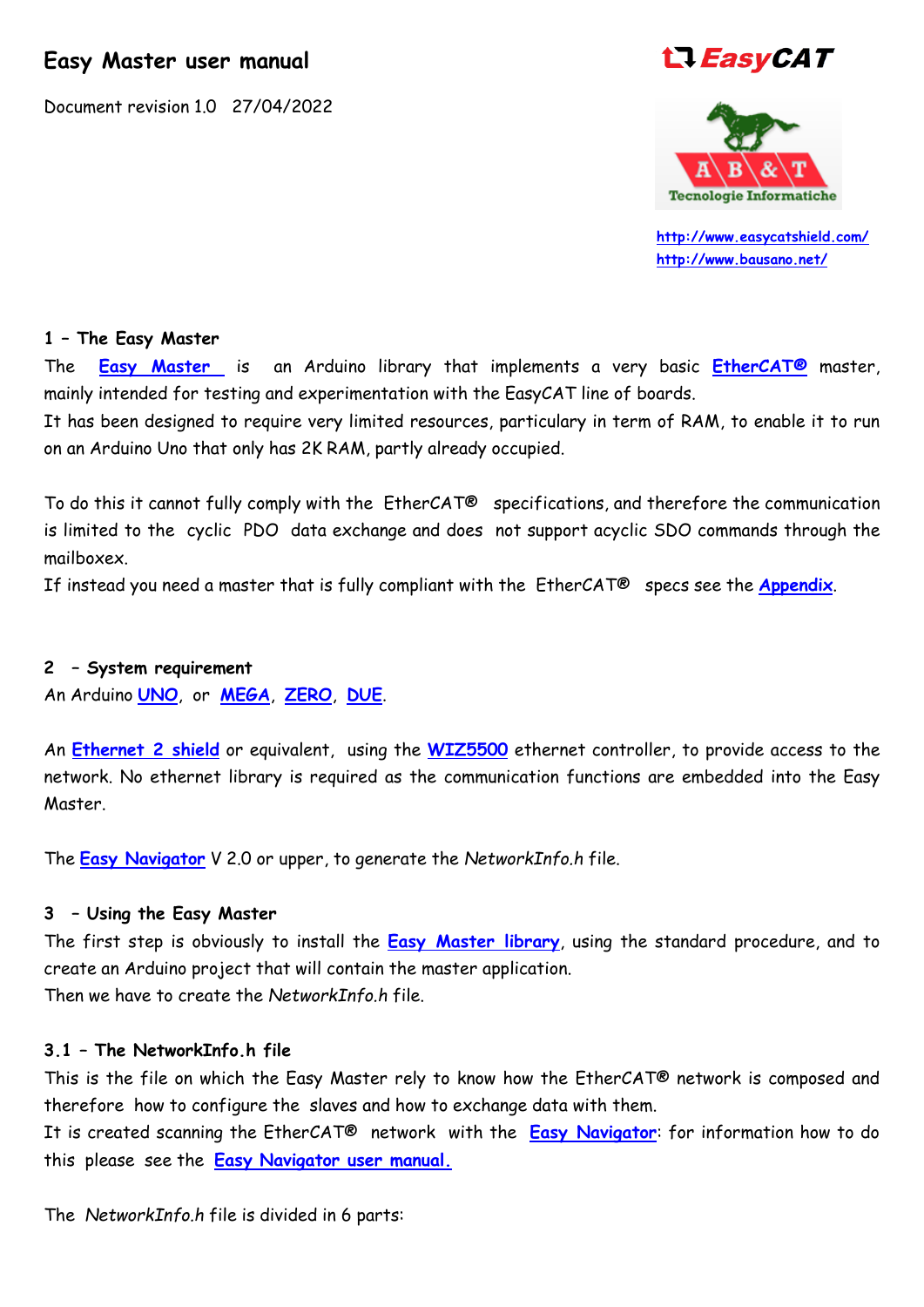- *1) Network size* This parts includes the number of slaves that must be present on the network and the total value of the working counter expected from them. These values are checked at startup and at run time.
- *2) Slaves names* These are the names of the slaves that must be connected to the network. At startup the master will extract the name of each slave from its EEPROM and compare it with the expected one.
- *3) Entries of the input PDOs* This part contains the structures with the names and data types of the input variables, i.e. the data that the master can read from the slaves. We must use these names in our applications to read data from the slaves.
- *4) Entries of the output PDOs* This is the same of the previous part but related to the output variables, i.e. the data that the master can write to the slaves. We must use these names in our applications to write data to the slaves.
- *5) SM configuration* These are the data that the master uses to configure the slaves sinchronization managers, during startup.
- *6) FMMU configuration* These are the data that the master uses to configure the slaves field memory manager units, during startup.

Once we have created this file we have to copy it in the Arduino project folder of the master application, next to the *.ino* file. The file doesn't require any user intervention so please don't edit it.

#### **3.2 – Library interface**

The user application interfaces with the library through three functions.

*1) Init (uint8\_t SampTime)*

Initializes the the library and the ethernet interface, performs a network scan to check that all expected slave are present, initializes them and starts the cyclic sampling of the network. **[\(Fig. 2\)](#page-2-0)** The parameter *SampTime* is the network sampling time in mS: accepted value are from 1 to 100.

*2) StartApp ()*

Synchronizes the user application: it is mandatory to call this function at the beginning of the user application. **[\(Fig.3\)](#page-3-0)**

*3) EndApp ()*

Synchronizes the user application: it is mandatory to call this function at the end of the user application. **[\(Fig.3\)](#page-3-0)**

Please note that the data exchange between the master and the slaves occures in the interrupt function included in the library and consequently it is not necessary to call any function to do this.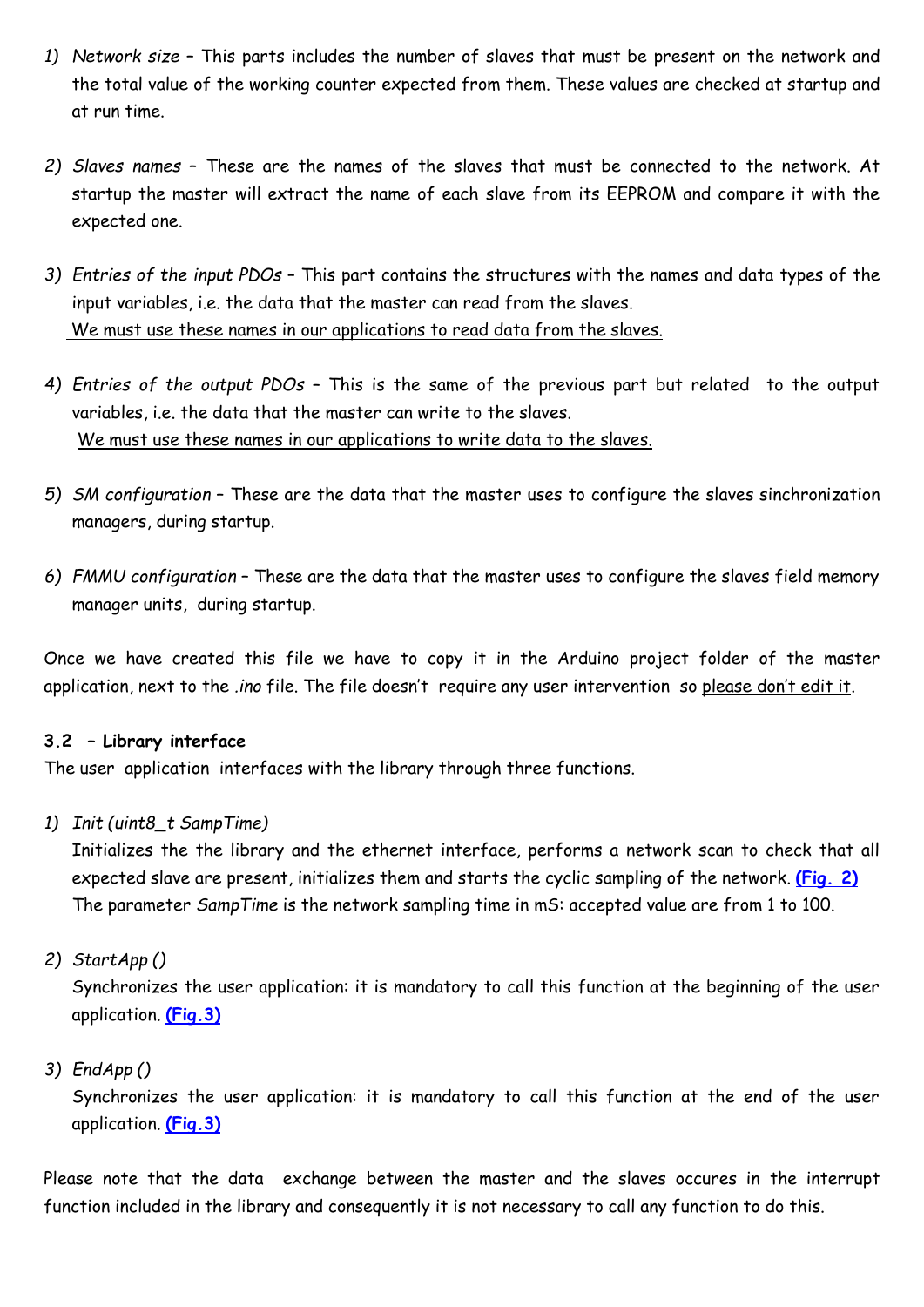## **3.3 – The user application**

In the source code of the user application we have to do the following things in order to exchange data with the EtherCAT® slaves.

At the beginning.

- Include the *EasyMaster.h* file to access the library.
- Include the NeworkInfo.h file to have all the information needed about the network.
- Instantiate the TXDATA and RXDATA structures that give us access to the data to exchange with the slaves.
- Instantiate the EASYMASTER class.

#include "EasyMaster.h" // easy master library #include "NetworkInfo.h" // this file contains the network information // it has been created by the Easy Navigator // data structures instantiation TxData TXDATA;  $11$ RxData RXDATA; // Easy Master class instantiation EasyMaster EASYMASTER (sizeof(TxData), sizeof(RxData), (uint8 t\*) &TXDATA, (uint8 t\*) &RXDATA, \ NUM SLAVES, WKC, (uint8 t\*) NAME, (uint8 t\*) FMMU, (uint8 t\*) SM);



In the Setup() function.

- Init the serial line. This enables same useful debug messages to be printed out on the serial line.
- Init the Easy Master library with the network sampling time in mS as a parameter. Accepted values are from 1 to 50 mS.

```
void setup (void)
\left\{ \right.Serial.begin(115200);
                                                 // enable debug messages on the serial line
                                                 // print the banner
 Serial.println(F("\nEasy Master V 0.0"));
 Serial.println(F("\nAB&T Tecnologie Informatiche"));
 Serial.println(F("Ivrea Italy - www.bausano.net"));
 EASYMASTER. Init(5);
                                                 // init the Easy Master library
                                                 // with a sampling time of 5mS
\mathbf{1}
```
<span id="page-2-0"></span>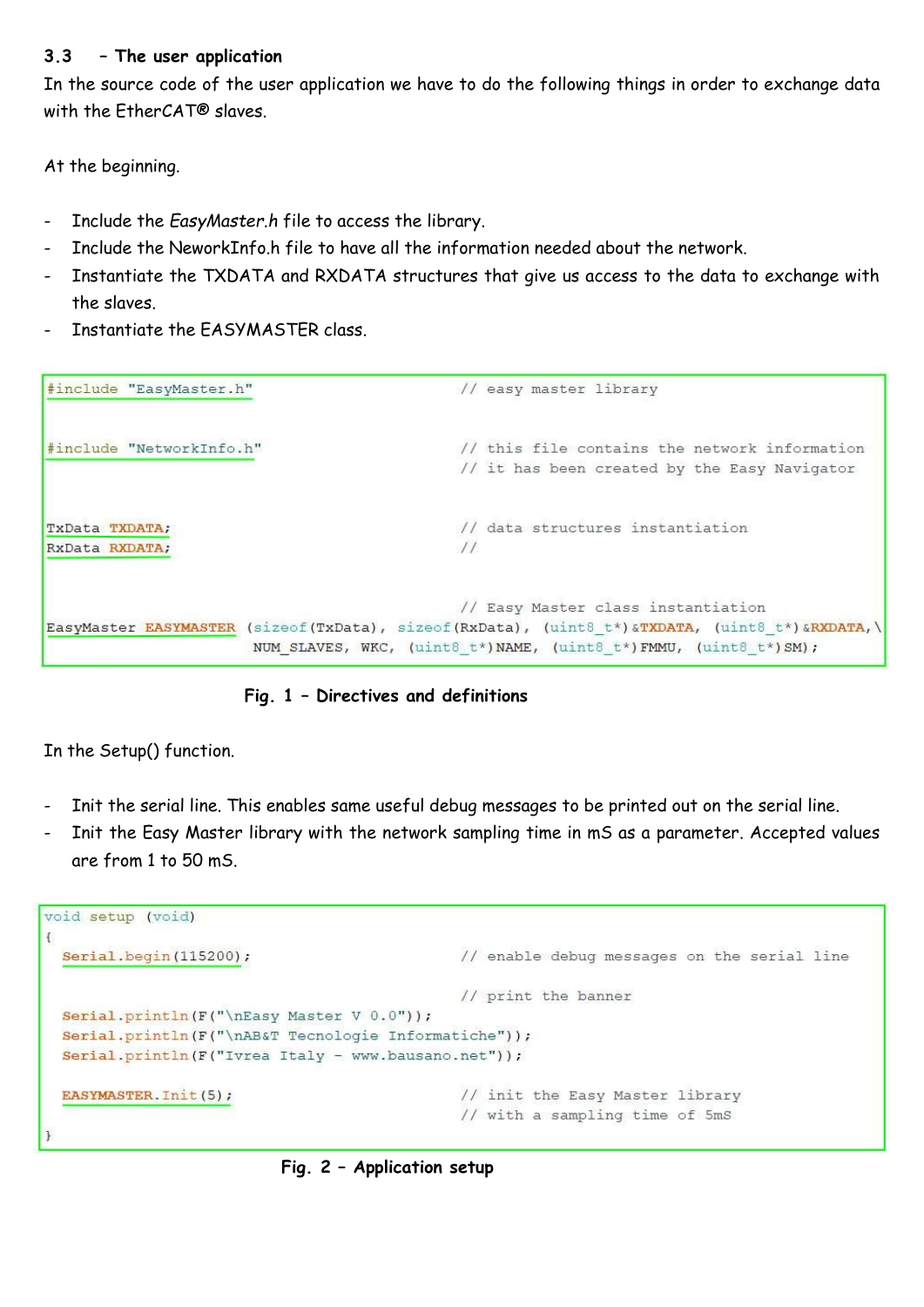In the Loop() function.

- Here is where the actual application resides.

 It must be inside an if statement of the *EASYMASTER.StartApp()* function and must be terminated by the *EASYMASTER.EndApp()* function.

This allows the application to be synchronized with the network sampling interrupt.

```
void loop (void)
\mathbf{I}if (EASYMASTER. StartApp())
                                                                                                                                                                                                 // synchronize the application
                                                                                                                                                                                                 // with the sampling interrupt
      \left\{ \right.\label{eq:3.1} \left\langle \left( \mathbf{a}^{\dagger} \right) \mathbf{a}^{\dagger} \left( \mathbf{a}^{\dagger} \right) \mathbf{a}^{\dagger} \left( \mathbf{a}^{\dagger} \right) \mathbf{a}^{\dagger} \left( \mathbf{a}^{\dagger} \right) \mathbf{a}^{\dagger} \left( \mathbf{a}^{\dagger} \right) \mathbf{a}^{\dagger} \left( \mathbf{a}^{\dagger} \right) \mathbf{a}^{\dagger} \left( \mathbf{a}^{\dagger} \right) \mathbf{a}^{\dagger} \left( \mathbf{a}^{\User application
                 \label{eq:3.1} \mathcal{F}^{\mathcal{A}}(\mathcal{A})=\mathcal{F}^{\mathcal{A}}(\mathcal{A})=\mathcal{F}^{\mathcal{A}}(\mathcal{A})=\mathcal{F}^{\mathcal{A}}(\mathcal{A})=\mathcal{F}^{\mathcal{A}}(\mathcal{A})=\mathcal{F}^{\mathcal{A}}(\mathcal{A})=\mathcal{F}^{\mathcal{A}}(\mathcal{A})=\mathcal{F}^{\mathcal{A}}(\mathcal{A})=\mathcal{F}^{\mathcal{A}}(\mathcal{A})=\mathcal{F}^{\mathcal{A}}(\mathcal{A})=\mathcal{F}^{\mathcal{A}}(\mathcal{A})=\mathEASYMASTER. EndApp();
                                                                                                                                                                                                  // synchronize the application
        \overline{1}// with the sampling interrupt
```
<span id="page-3-0"></span>

# **3.4 – Accessing the network data**

To read or write data from or to the slaves we have to look for their names inside the NetworkInfo.h file.

For instance if we want to read the first analog input of the first slave we have to look for its name in section 3.

t

**F**

 $\}$ ;

```
i
  // 3) ******* entries of the input PDOs - data from the slaves to the master ***************
o
 struct PACK
n
 RxData
  \ddot{+}struct PACK
\left| \cdot \right|\left\{ \right..
        uint16 t Analog 0;
        uint16 t Analog 1;
       uint16 t Bit16 RisingTestRamp;
       uint8 t DipSwitches;
        uint8 t Bit8 FallingTestRamp;
     \mathbf{1}1<sup>TestEasyCAT_Custom;</sup>
    struct _PACK_
     \left\{ \right.uint16 t Analog 0;
       uint16 t Analog 1;
       uint16_t Bit16_RisingTestRamp;
        uint8_t DipSwitches;
        uint8_t Bit8_FallingTestRamp;
     \mathbf{1}2 TestEasyCAT Custom;
```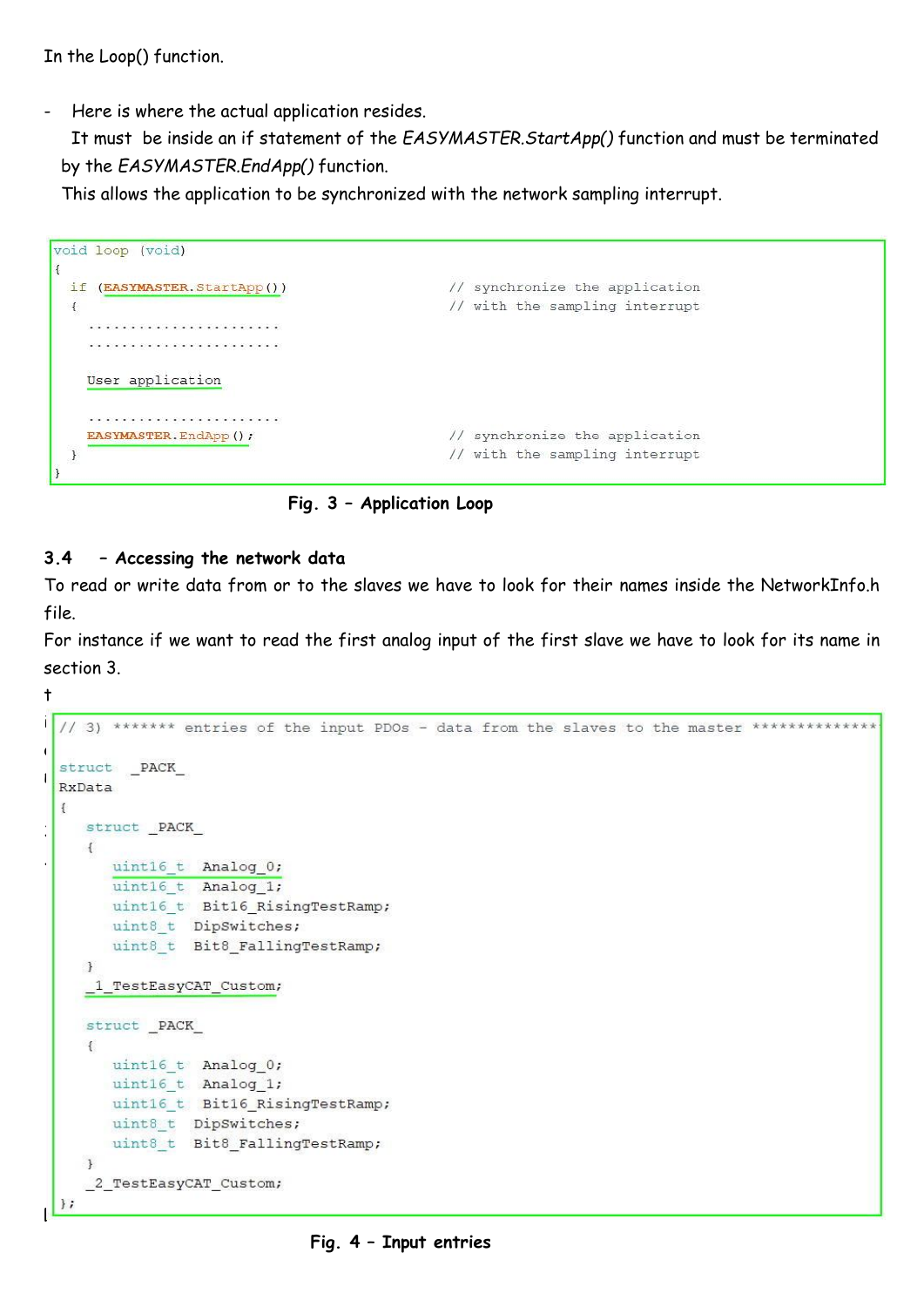In section 3 we find that we have to write:

```
uint16 t MyInputVar;
```

```
MyInputVar = 1 TestEasyCAT Custom. Analog 0;
```
Similarly if we want to write data to the leds of the second slave we have to find the variable name in section 4.

```
// 4) ******* entries of the output PDOs - data from the master to the slaves **************
struct _PACK_
TxData
\mathbf{f}struct PACK
   \mathcal{A}uint8 t Leds;
   \rightarrow1<sup>restEasyCAT_Custom;</sup>
  struct PACK
  \left| \right|uint8 t Leds;
   \lambda_2_TestEasyCAT_Custom;
|;|/|
```


In section 4 we find that we have to write:

```
uint8 t MyOutputVar = SOME VALUE;
```
2 TestEasyCAT Custom. Leds = MyOutputVar;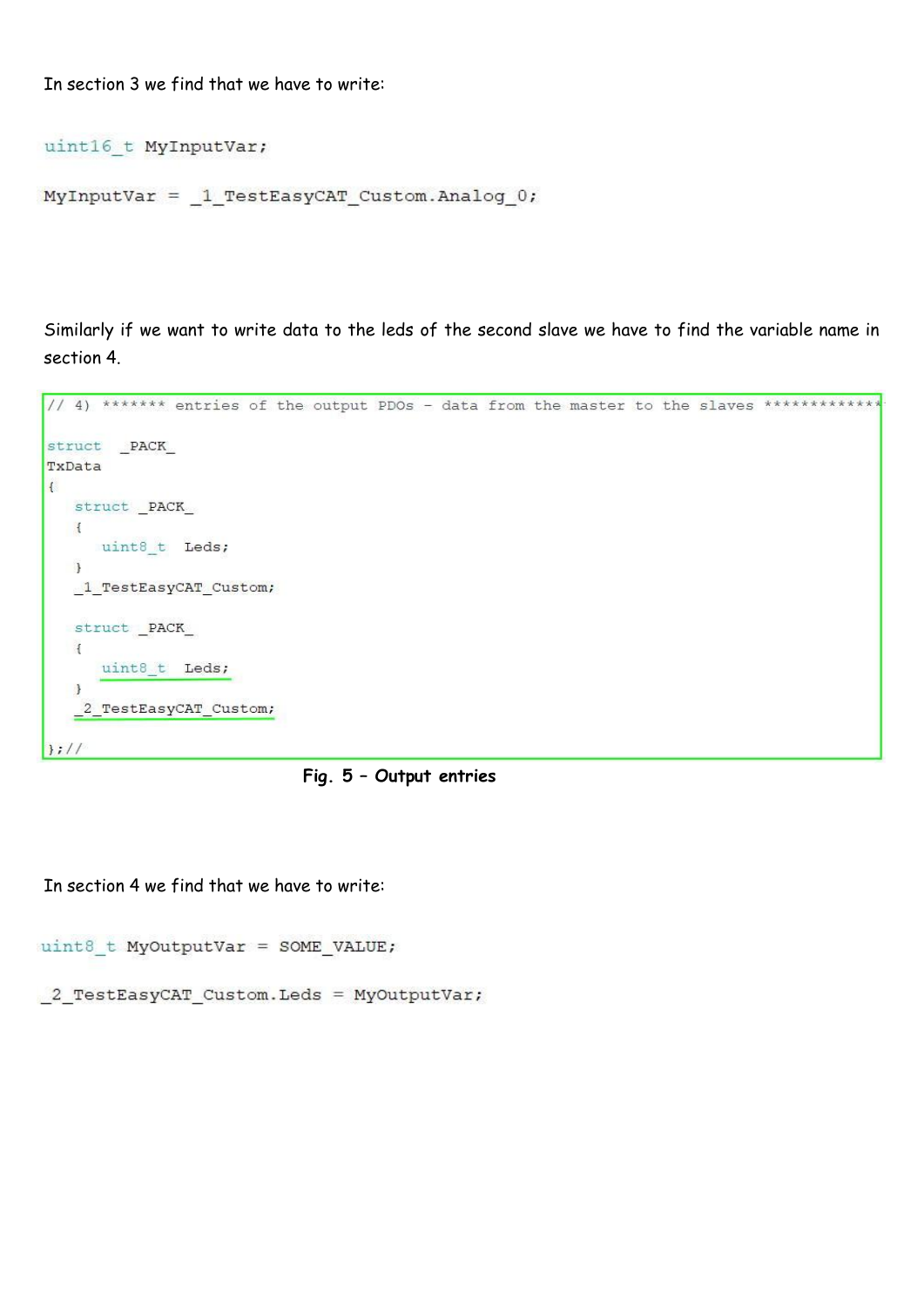# **4 – Error checking**

The master checks for several error conditions, both during the initialization and during runtime. If one error is detected the network sampling is stopped, info about the error are printed out on the serial line and then the firmware remains in loop forever blinking the Arduino led.

The following error conditions are checked:

During initialization

- Number of the slaves.
- Name of the slaves.
- Operational state reached by all the slaves.

During runtime

- All slaves are in operational state.
- The working counter value is as expected.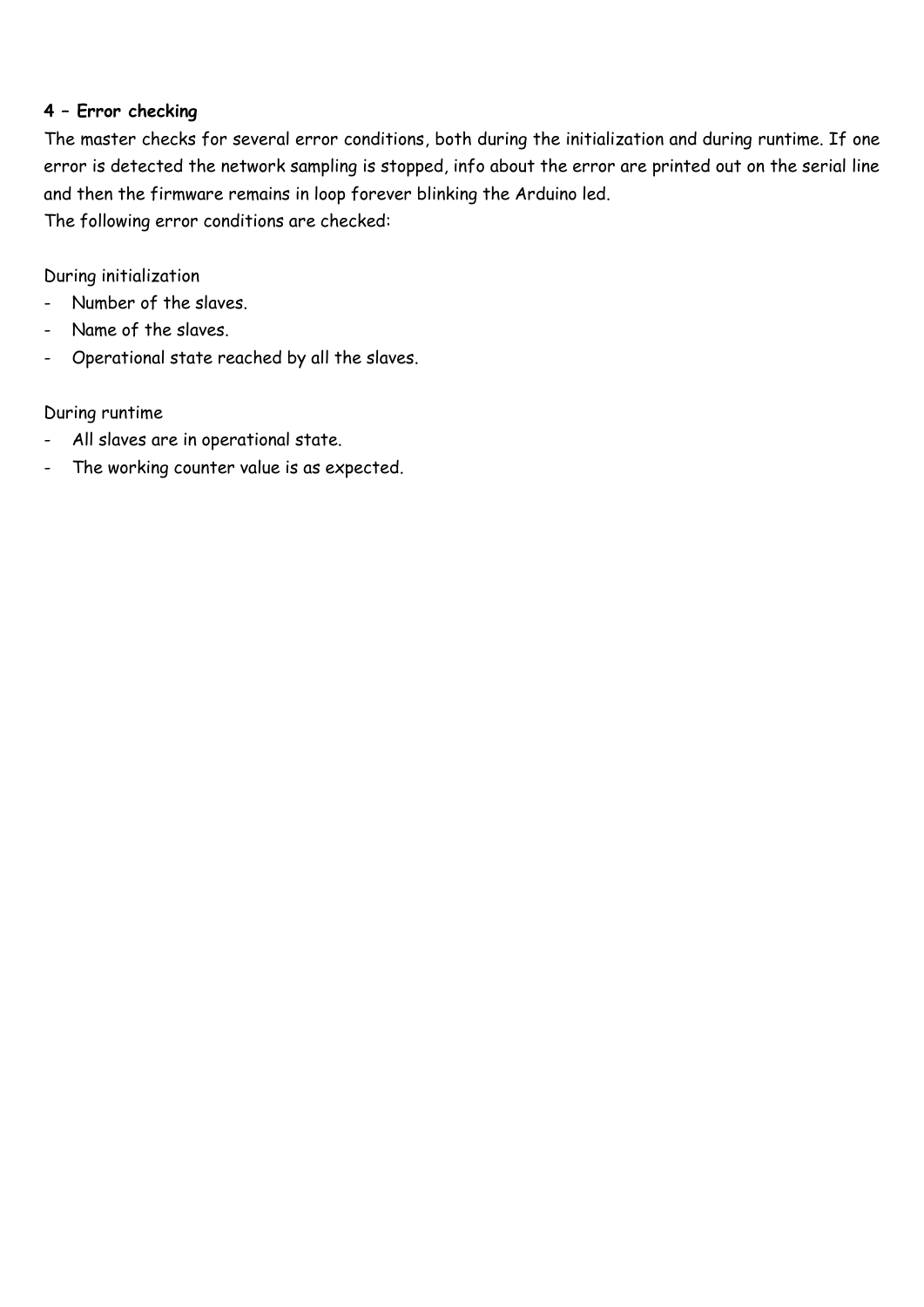<span id="page-6-0"></span>**------ Appendix -----------------------------------------------------------------**

**Useful links**

AB&T website **<https://www.bausano.net/en/>**

EasyCAT shield page on the AB&T website **<https://www.bausano.net/en/hardware/ethercat-e-arduino/easycat.html>**

EasyCAT review on You Tube **[https://www.youtube.com/watch?v=i\\_3PEEJ6QY8&t=7s](https://www.youtube.com/watch?v=i_3PEEJ6QY8&t=7s)**

Easy Master library download **<https://www.bausano.net/images/arduino-easycat/EasyMaster.zip>**

Easy Configurator download **<https://www.bausano.net/images/arduino-easycat/EasyConfigurator.zip>**

Easy Configurator user manual **[https://www.bausano.net/images/arduino-easycat/EasyConfigurator\\_UserManual.pdf](https://www.bausano.net/images/arduino-easycat/EasyConfigurator_UserManual.pdf)**

Easy Navigator download **<https://www.bausano.net/images/arduino-easycat/EasyNavigator.zip>**

Easy Navigator user manual **[https://www.bausano.net/images/arduino-easycat/Easy\\_Navigator\\_UserManual.pdf](https://www.bausano.net/images/arduino-easycat/Easy_Navigator_UserManual.pdf)**

EtherCAT Technology Group ETG **<https://www.ethercat.org/default.htm>**

EasyCAT shield page on the ETG website **<https://www.ethercat.org/en/products/791FFAA126AD43859920EA64384AD4FD.htm>**

SOEM EtherCAT master library by RT-Labs **<https://github.com/OpenEtherCATsociety/SOEM>**

IgH EtherCAT master for Linux by EtherLab **<https://etherlab.org/en/ethercat/>**

SOEM EtherCAT master library for Arduino by lipoyang **<https://github.com/lipoyang/SOEM4Arduino>**

Arduino DUE EtherCAT master video by 西村備山 **<https://www.youtube.com/watch?v=ZB0Fy-w4dPM>**